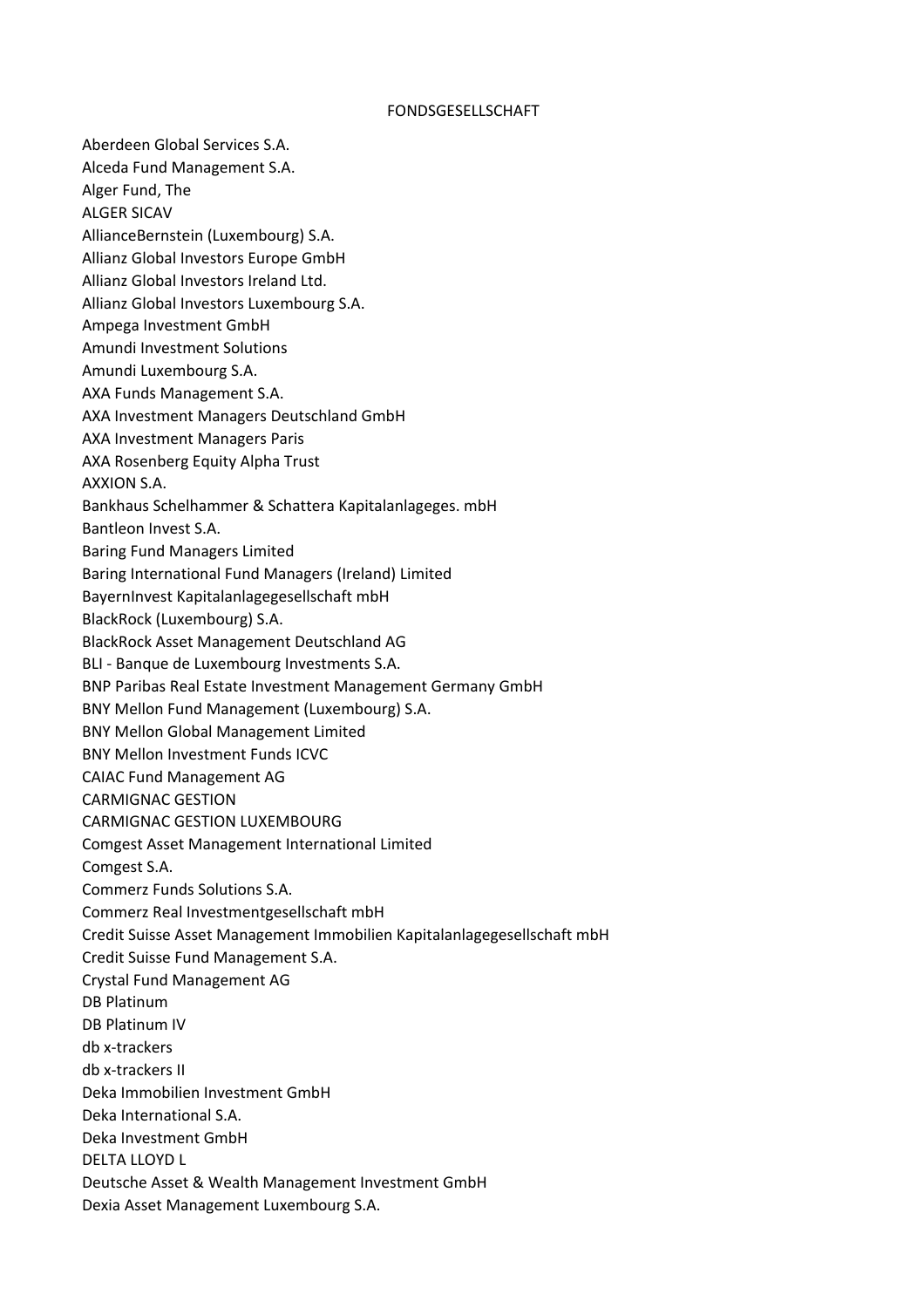DJE Investment S.A. DNB Asset Management S.A. DWS Investment S.A. EasyETF (FR) EasyETF (LU) ETFX Management Company Limited FIL Investment Management (Luxembourg) S.A. FIL Investment Management GmbH First Private Investment Management KAG mbH FRANKFURT-TRUST Invest Luxemburg AG FRANKFURT-TRUST Investment-Gesellschaft mbH Franklin Templeton International Services S.A. GAM Star Fund p.l.c. Goldman Sachs Funds HANSAINVEST Hauck & Aufhäuser Investmentgesellschaft S.A. Henderson Fund Management (Luxembourg) S.A. Henderson Gartmore Fund HSBC ETFs PLC HSBC Trinkaus Investment Managers S.A. IFOS Internationale Fonds Service AG INKA Internationale Kapitalanlagegesellschaft mbH International Fund Management S.A. Invesco Global Asset Management Limited Invesco Management S.A. Invesco PowerShares Capital Management Ireland Limited IPConcept (Luxemburg) S.A. iShares Asia Trust iShares Public Limited Company iShares V Public Limited Company J O Hambro Capital Management Umbrella Fund plc J.P. Morgan Asset Management KanAm Grund Kapitalanlagegesellschaft mbh KAS Investment Servicing GmbH KBC Eco Fund Lantern Structured Asset Management Limited Lazard Asset Management (Deutschland) GmbH LBB-INVEST LBBW Asset Management Investmentgesellschaft mbH Legg Mason Global Funds PLC Lombard Odier Funds LRI Invest S.A. Lupus alpha Investment S.A. Lupus alpha Kapitalanlagegesellschaft mbH Lyxor Asset Management Luxembourg S.A. Lyxor International Asset Management M&G Investment Funds MainFirst SICAV Mandarine Gestion SA Market Vectors ETF Trust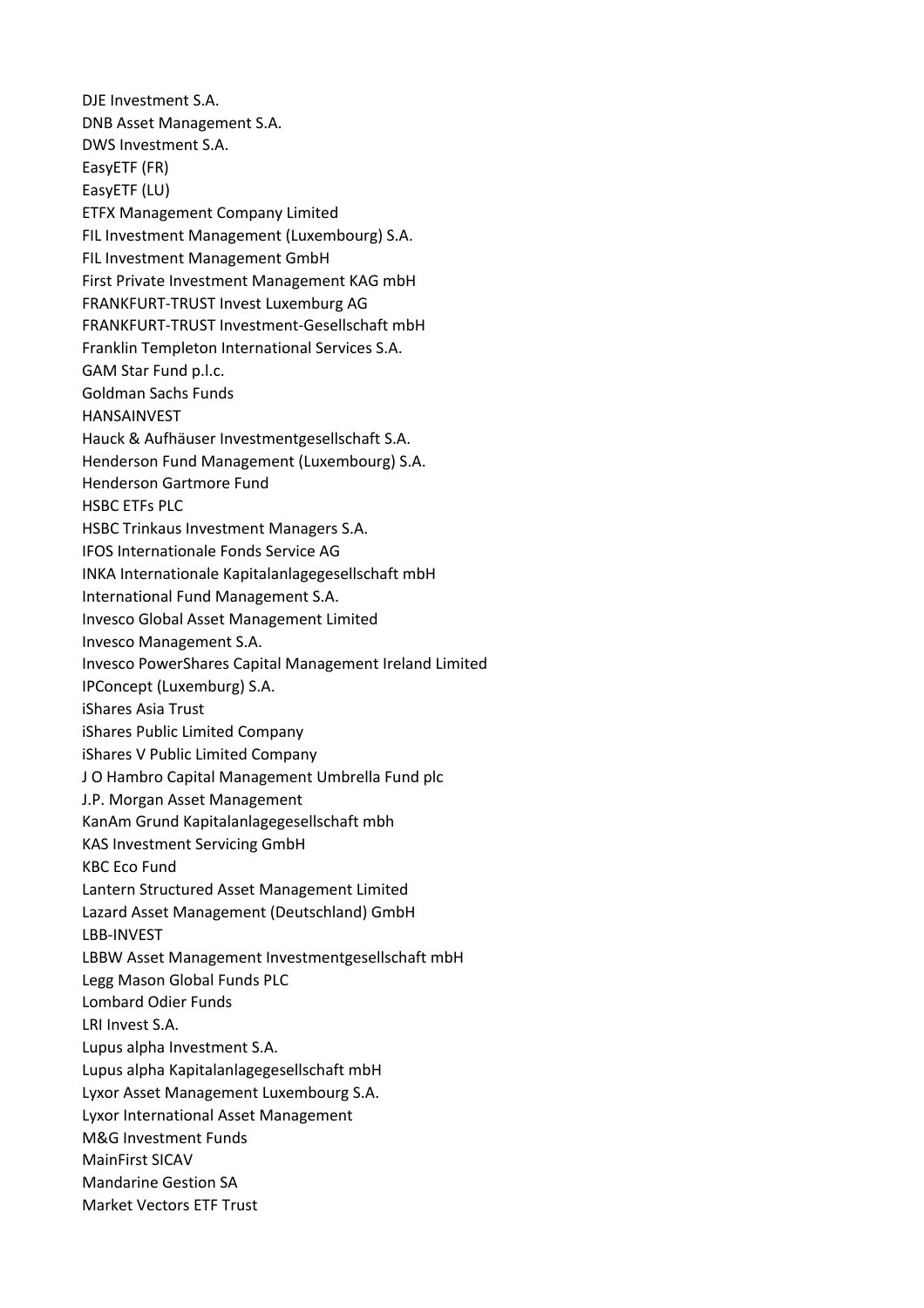MEAG MUNICH ERGO Kapitalanlagegesellschaft mbH Metzler Investment GmbH Metzler Investments Public Limited Company MK Luxinvest S.A. Morgan Stanley Investment Funds Morgan Stanley Real Estate Investment GmbH NESTOR Investment Management S.A. NGAM S.A. Nomura Asset Management Deutschland KAG mbH Nordea Investment Funds S.A. ÖkoWorld Lux S.A. Oppenheim Asset Management Services S.à r.l. Oppenheim KAG Oyster Asset Management S.A. Pictet Funds (Europe) S.A. PIMCO Funds: Global Investors Series plc Pioneer Asset Management S.A. Pioneer Investments Kapitalanlagegesellschaft mbH Raiffeisen Kapitalanlage-Gesellschaft mbH Robeco Robeco Funds Rothschild & Cie Gestion RREEF Investment GmbH Sarasin Fund Management (Luxembourg) S.A. Sarasin Multi Label SICAV Sauren Fonds-Select SICAV Schroder Investment Management (Luxembourg) S.A. SEB Asset Management S.A. SEB Investment GmbH Semper Constantia Invest GmbH Source Investment Management Limited Sparinvest SICAV SSgA SPDR ETFs Europe I plc StarCapital S.A. State Street Global Advisors France S.A. Swiss & Global Asset Management (Luxembourg) S.A. Swisscanto Asset Management AG SWISSCANTO ASSET MANAGEMENT INTERNATIONAL S.A. Threadneedle Investments Threadneedle Management Luxembourg S.A. Tocqueville Finance S.A. UBS (Irl) ETF plc UBS Fund Management (Luxembourg) S.A. UBS Fund Management (Switzerland) AG UBS Global Asset Management (Deutschland) GmbH Union Bancaire Privée (Luxembourg) S.A. Union Investment Luxembourg S.A. Union Investment Privatfonds GmbH Universal-Investment GmbH Universal-Investment-Luxembourg S.A.